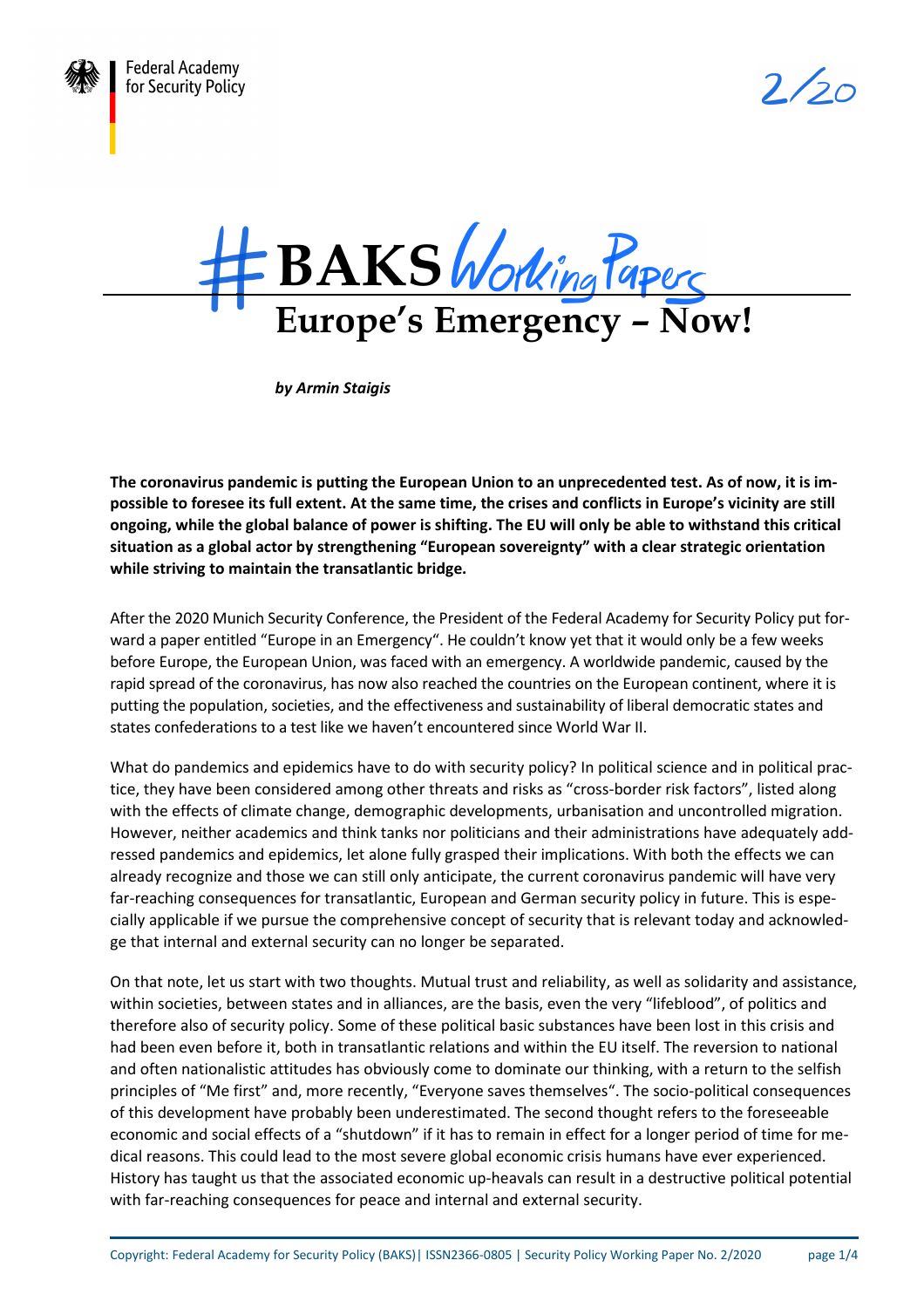## **European politics – a critical review and outlook**

What is the perceived image of the European Union at the time of this pandemic crisis? In public perception, the EU is not adequately prepared for a situation like this, and this view is probably not very far from the actual circumstances. Political decision-makers neither acted rapidly nor coordinated. The national states are primarily focussing on themselves, and closing their borders to neighbouring states without prior consultation. This does not stop the virus from spreading. Initially, there was a complete failure to concentrate on the most severe infection clusters with targeted containment and mutual support, particularly across borders. The first laborious steps in this direction are now being taken. The public perceives that China is providing faster, more helpful support in Europe than the EU and its members are assisting themselves. This impression is disastrous when a pandemic of this kind would be just the opportunity for proving that the EU is capable of taking coordinated action in solidarity on the basis of commonly agreed standards and protective measures.

This pandemic should finally give Europeans a wake-up call, because they will only be able to cope with the effects collectively. This will require an unsparing analysis of EU policy in the past decades, far beyond this crisis. It might be helpful to look back 25 years. "Reflections on European politics" (*Überlegungen zur europäischen Politik*), a document by the CDU/CSU Parliamentary Group in the German Bundestag from 1 September 1994 (!) better known as the *Schäuble-Lamers Paper*, lists the following major causes for the situation of the EU at that time:

- "[…] increasing differentiation of interests based on different levels of social and economic development which threaten to overshadow the fundamental consensus of interests;
- **•** different perceptions within a Union, extending from the North Cape to Gibraltar, on the prioritisation of internal tasks, and even more of external tasks (e.g. Maghreb-Eastern Europe);
- a deep economic structural change, with its mass unemployment that cannot be resolved in short term, which threatens the already overloaded social welfare systems and the stability of societies. This crisis is one aspect of the comprehensive crisis of civilisation in Western societies;
- increase in 'regressive nationalism' in (almost) all member states, resulting from deep-seated anxiety – caused by the problematic results of the civilisation process and by external threats such as migration. The fears will lead to, if not to solutions, at least to protection by returning to the nation and the national state; […]".

When studying these lines, we inevitably ask ourselves what has changed, 25 years later. The answer is little to nothing, some of the causes mentioned have even been aggravated. "Fighting causes", an interesting term from a different political context, has obviously not happened or not led to the intended results. Of course, the situation of the EU has changed in these 25 years. The Union was able to adopt a new treaty in a lengthy and difficult process. Their cohesion has been and is still being put to difficult tests  $-$  "9/11" terrorism, the wars in Afghanistan and Iraq, the financial and debt crises, the migrant crisis, Brexit, and now the coronavirus pandemic. Some of these tests were mastered impressively, but the unresolved and the foreseeable crises and conflicts could now be subsumed in the biggest challenge.

Furthermore, the global environment has continued to develop rapidly in recent years. With a view to the crises and conflicts in its immediate vicinity, global power shifts, and the economic, technological and ecological developments, the EU is facing the clear cognition that it must become a global power political actor, a political entity, if it wants to protect and ultimately also defend its common values and interests. The EU is in a difficult, even threatening geopolitical situation. It is surrounded by the arc of crises in the south and east, from Africa with Libya and the Sahel, to the Middle East with Syria, Iraq, Iran, Yemen and the unresolved Israel-Palestine issue, up to the European continent with the Russia-Ukraine conflict, the situation of the Baltic states, and the not pacified Balkans. In summary, the EU is faced with a large number of conflicts that are either led or supported by unpredictable autocratic states which use force. This is causing continued uncont-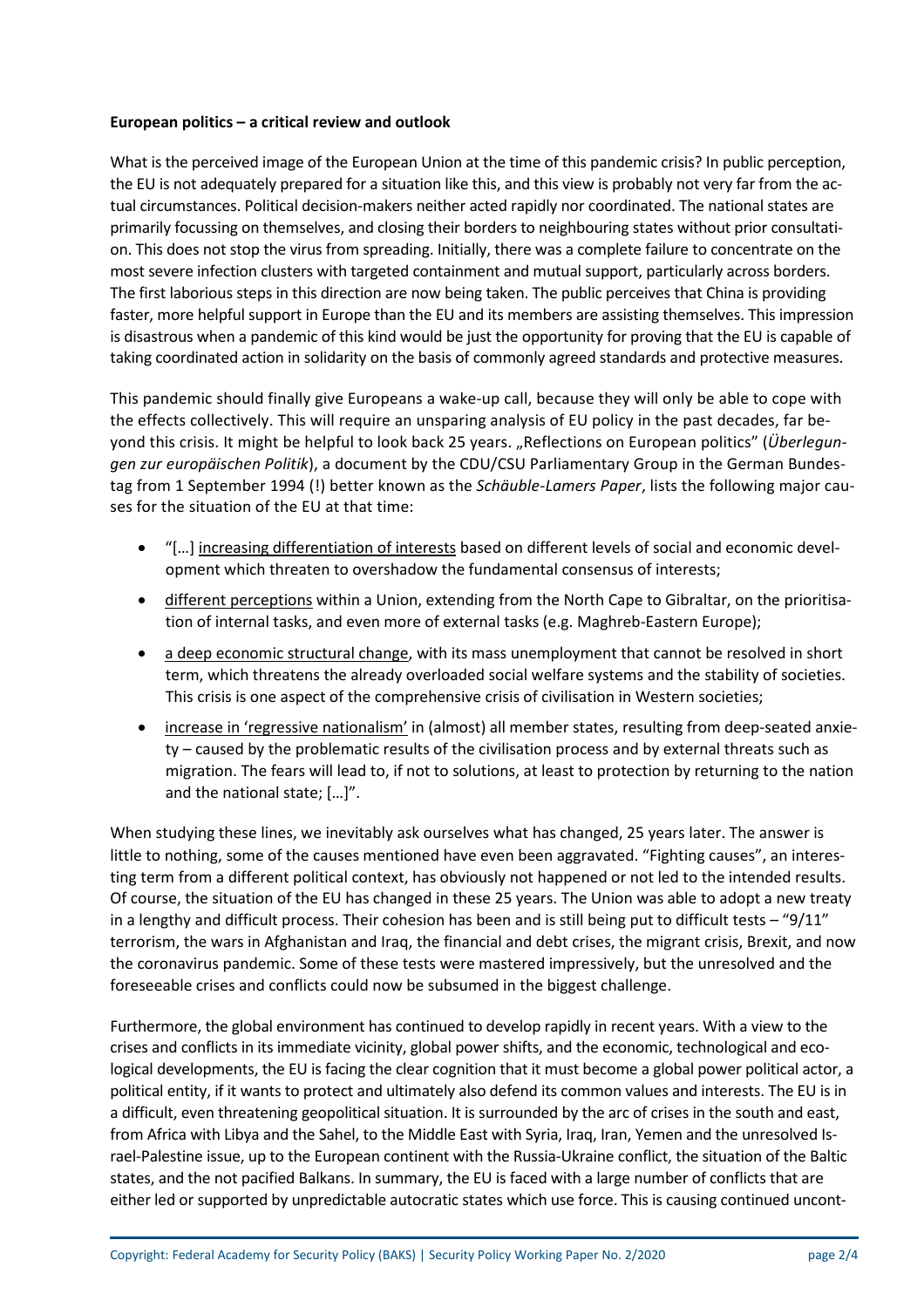rolled migration to Europe. As of yet, there is still no EU migration policy. Overall, external and internal peace are threatened. In a global context, the United States, Europe's most important ally to date, is eroding as a liberal regulatory power. In some regions of the world such as Africa and the Middle East, the US is marginalising itself. While America is increasingly absent as a shaping and balancing actor, China is appearing on the global scene. With its economic power, it is pushing onto the European continent, becoming not only a trading partner but also a political rival. The EU has yet to find a common political and strategic response to China.

In addition, the EU will of course be greatly affected by the meta-developments such as the advanced globalisation of the world economy and the resulting dependencies, by the rapid digitalisation of living and working environments, by climate change and by demographic developments within the Union itself and its neighbourhood. These complex challenges are by no means new, since science has long been pointing them out. Now it is high time to find answers and implement them into concrete measures, while preserving European values and interests. These actions have already and will have relevance in future to internal and external security. In addition, there is an internal crisis in the EU by questioning liberal democracy as the fundamental model. In some countries, this crisis is also combined with a "flirtationwith autocratic temptations". These developments are accompanied and reinforced with a recourse to the national, even the nationalistic. Perhaps this internal crisis is more dangerous than all the external crises and conflicts. The new President of the European Commission Ursula von der Leyen has expressed what is now most important for Europe in this sense as follows: "If we are united on the inside, nobody will divide us from the outside".

In concluding this situational assessment, a final thought about the rules-based international order and the recognition of international law, both areas of which the EU has been strongly committed to preserving and developing: International law is being violated, and countries are withdrawing from treaties and agreements, which leads to a lack of predictability and a loss of trust and reliability. These developments are toxic to diplomacy and, thus, for any peaceful conflict resolution. The EU must fight against this with all its power.

## **The EU must find the ability to act in emergencies! Now!**

What must the EU and its member states do now in the case of this major pandemic crisis and its unforeseeable impacts? How can they gain relevance to peace, security, and even to reconstruction and prosperity in Europe through cohesion, solidarity and trust among their citizens? Here are three suggestions: Firstly, in this complex, rough and insecure world, the European Union must not become the pawn of hungry rising powers – China and India – or of self-related revanchists – Russia and also Turkey – or of egocentrics going off course – the United States. The Union must finally develop into an actor on a global scale, "truly take [...its] fate into [...its] own hands" (Angela Merkel), become "able to act credibly on the global stage" (Jean-Claude Juncker) and "learn the language of power" (Ursula von der Leyen).

In this context, Europe will not be able to assert itself as a group of nation states that laboriously pulls together on each and every issue. Too often, it fails even to do this, as the coronavirus pandemic makes painfully clear.In the future, only an integrated and interconnected Europe can stand up for its values and represent its interests. For this reason, since his 2017 Sorbonne speech, French President Emmanuel Macron hasn't tired of calling for the development of "European sovereignty" in order to be able to contribute to the rewriting of the rules for the newly emerging world order and to find and enforce solutions in crises and conflicts. Even in the 1950s, German Federal Chancellor Konrad Adenauer already spoke of gaining European sovereignty by giving up national sovereignty. This is therefore not a new insight. Shaping this sovereignty requires a strategic orientation of the EU as the prerequisite for the European ability to act. This necessitates a targeted strategic dialogue that will lead to a common understanding of risks and threats, as well as an agreement on suitable forms of prevention and response, within the framework of a comprehensive concept of security. Ultimately, the question to be answered is how Europe will protect itself, and if necessary defend itself in future. The answers to this question form the basis for effective crisis prevention and conflict management and even European defence, including nuclear deterrence.